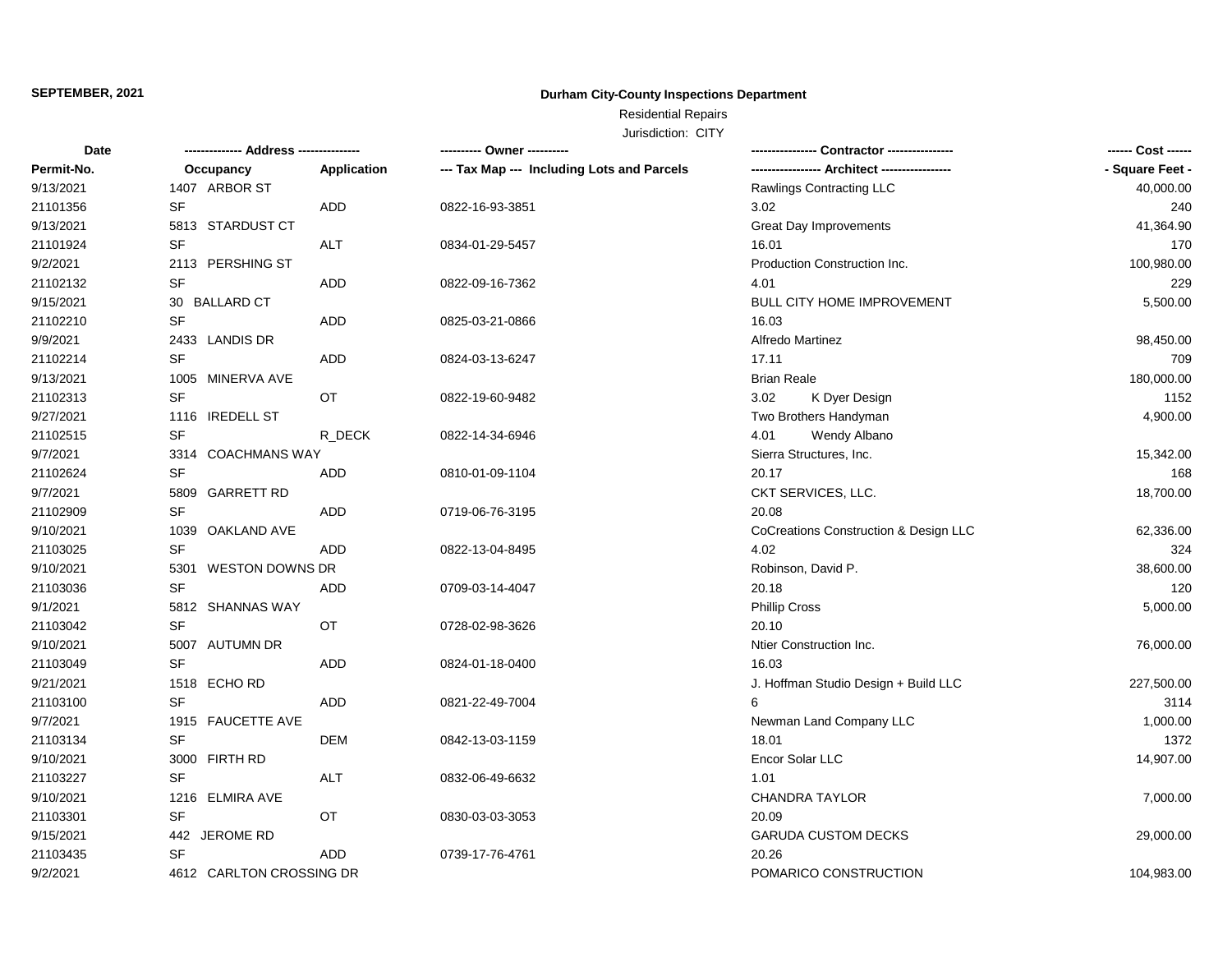## **Durham City-County Inspections Department**

# Residential Repairs

| Date       |                         |              | ---------- Owner ----------                |                                                  | ------ Cost ------ |
|------------|-------------------------|--------------|--------------------------------------------|--------------------------------------------------|--------------------|
| Permit-No. | Occupancy               | Application  | --- Tax Map --- Including Lots and Parcels |                                                  | - Square Feet -    |
| 21103462   | <b>SF</b>               | I ALT        | 0719-02-97-2548                            | 20.11                                            | 1027               |
| 9/1/2021   | 6812 HUNTINGRIDGE RD    |              |                                            | HUGHES CONTRACTING INC                           | 211,712.00         |
| 21103569   | SF                      | <b>L_ALT</b> | 0708-03-42-8601                            | 20.12                                            |                    |
| 9/14/2021  | 212 JUNCTION RD         |              |                                            | Sandra J. Hutchinson                             | 86,500.00          |
| 21103600   | <b>SF</b>               | <b>ALT</b>   | 0841-09-26-4057                            | 18.02                                            | 322                |
| 9/22/2021  | 1109 MEADOW WOOD DR     |              |                                            | <b>MARTHA LATURNER</b>                           | 8,000.00           |
| 21103647   | SF                      | R_DECK       | 0830-04-60-4793                            | 20.14                                            |                    |
| 9/13/2021  | 5011 S ALSTON AVE       |              |                                            | Carolina Custom Roofing                          | 21,840.00          |
| 21103683   | R <sub>2</sub>          | C_ROOF       | 0737-01-39-9625                            | 20.14                                            |                    |
| 9/8/2021   | 1007 VIRGIE ST          |              |                                            | Edwin Armando Castellon                          | 25,000.00          |
| 21103705   | SF                      | OT           | 0822-13-24-2286                            | 4.02                                             |                    |
| 9/3/2021   | 3215 CROMWELL RD        |              |                                            | L & M Construction of Raleigh, LLC               | 44,500.00          |
| 21103763   | <b>SF</b>               | ОT           | 0801-04-72-9551                            | 20.17                                            | 644                |
| 9/22/2021  | 4809 ROCKPORT DR        |              |                                            | TBC Roofing, LLC, T/A; Triangle Building Company | 32,156.00          |
| 21103766   | SF                      | ALT          | 0759-03-02-0182                            | 20.14                                            |                    |
| 9/2/2021   | 3820 COTTONWOOD DR      |              |                                            | <b>GARUDA CUSTOM DECKS</b>                       | 28,425.00          |
| 21103857   | <b>SF</b>               | ALT          | 0800-01-37-9805                            | 20.17                                            | 376                |
| 9/1/2021   | 1008 GOLDENVIEW CT      |              |                                            | RED LADDER RESIDENTIAL NICOLE R.                 | 121,000.00         |
| 21103865   | SF                      | <b>ALT</b>   | 0727-01-38-2389                            | 20.12                                            |                    |
| 9/9/2021   | 2009 GUERNSDEL ST       |              |                                            | Matt Torcasso                                    | 8,000.00           |
| 21103867   | <b>SF</b>               | OT           | 0813-04-61-8450                            | 17.05<br>Koehinger Engineering                   | 192                |
| 9/10/2021  | 1206 KENT ST            |              |                                            | TRIANGLE GREEN BUILD                             | 12,500.00          |
| 21103892   | <b>SF</b>               | ADD          | 0821-14-34-5544                            | 5                                                |                    |
| 9/8/2021   | 4503 SYCAMORE SHOALS RD |              |                                            | Sierra Structures, Inc.                          | 36,902.00          |
| 21103902   | <b>SF</b>               | ADD          | 0802-02-76-6726                            | 17.06                                            | 280                |
| 9/29/2021  | 1007 CLARENDON ST       |              |                                            | CLEMENT CONSTRUCTION COMPANY INC.                | 350,000.00         |
| 21103911   | <b>SF</b>               | ADD          | 0822-14-44-1028                            | 4.02                                             | 300                |
| 9/28/2021  | 332 EBON RD             |              |                                            | MSG CARPENTRY LLC                                | 18,000.00          |
| 21103914   | <b>SF</b>               | ADD          | 0729-04-63-0019                            | 20.10                                            | 156                |
| 9/15/2021  | 6 STRADBROOKE CT        |              |                                            | Triangle Renovations, Inc.                       | 22,000.00          |
| 21103946   | <b>SF</b>               | ALT          | 0803-02-76-3410                            | Will Roberts<br>17.07                            |                    |
| 9/15/2021  | 15 OTTERS RUN           |              |                                            | Joseph Pietrantoni                               | 55,000.00          |
| 21103949   | <b>SF</b>               | ADD          | 0814-02-56-4643                            | <b>Walter Davis</b><br>16.04                     |                    |
| 9/24/2021  | 807 W TRINITY AVE       |              |                                            | Southern Living Flooring and Interiors           | 29,784.68          |
| 21103954   | R <sub>2</sub>          | ALT          | 0822-20-80-2722.082                        | 3.02                                             |                    |
| 9/23/2021  | 1 BAY BUSH CT           |              |                                            | Palmetto Solar, LLC                              | 27,000.00          |
| 21103964   | SF                      | <b>ALT</b>   | 0804-04-74-4658                            | 16.04                                            |                    |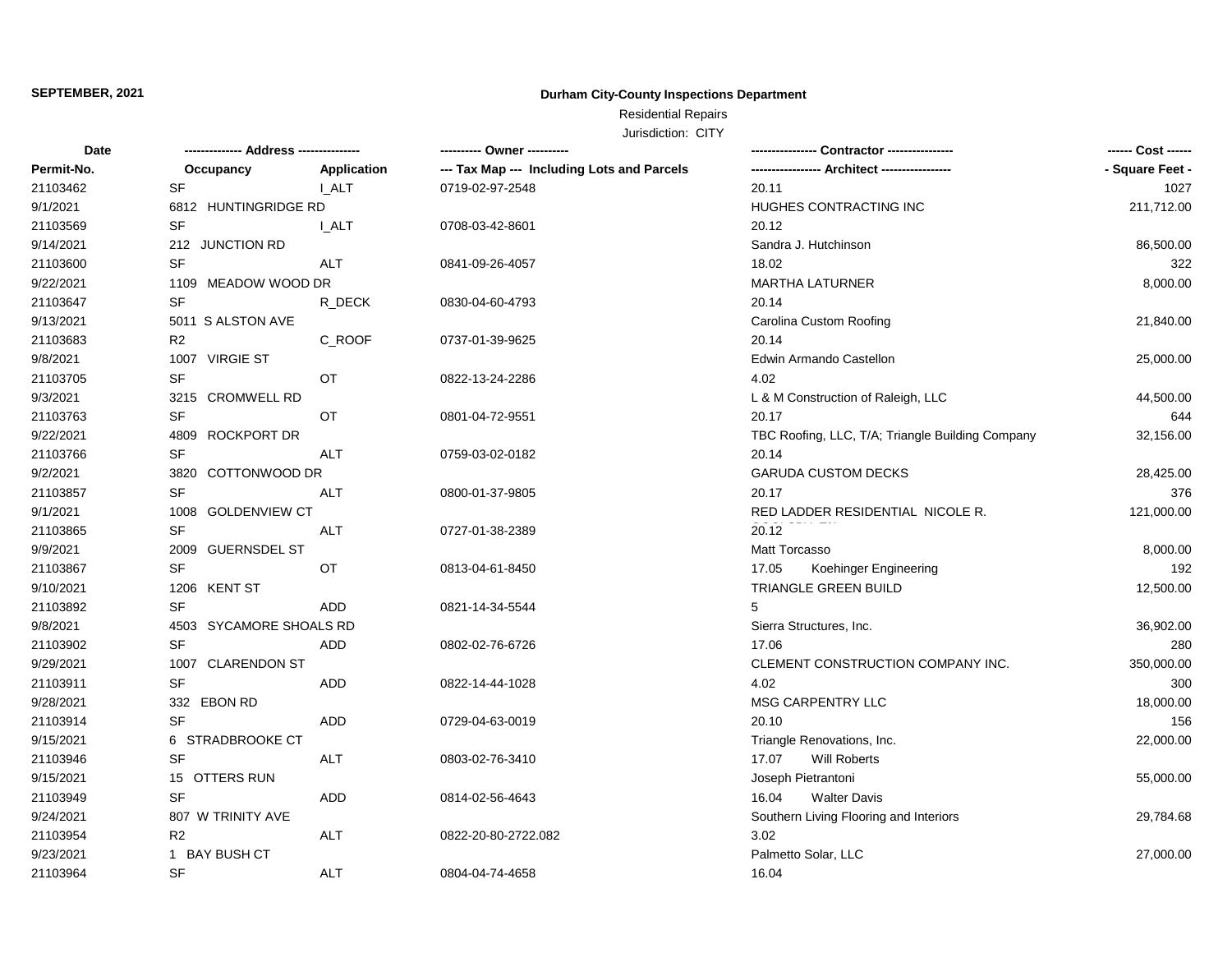## **Durham City-County Inspections Department**

# Residential Repairs

| <b>Date</b> |                          |                    |                                            |                                           | ------ Cost ------ |
|-------------|--------------------------|--------------------|--------------------------------------------|-------------------------------------------|--------------------|
| Permit-No.  | Occupancy                | <b>Application</b> | --- Tax Map --- Including Lots and Parcels |                                           | - Square Feet -    |
| 9/10/2021   | 3328 OLD CHAPEL HILL RD  |                    |                                            | Landmark Management Partners, LLC         | 25,000.00          |
| 21103988    | SF                       | R_DECK             | 0810-11-55-3170                            | 20.15                                     |                    |
| 9/27/2021   | 841 EMBER DR             |                    |                                            | Landmark Management Partners, LLC         | 19,500.00          |
| 21103995    | <b>SF</b>                | ADD                | 0850-02-85-5164                            | 18.05                                     |                    |
| 9/2/2021    | 500 LYNN RD              |                    |                                            | Jenkins Services, Inc.                    | 122,937.00         |
| 21104002    | <b>SF</b>                | <b>RP</b>          | 0841-19-61-7884                            | Stonewall Structural Engineering<br>18.02 |                    |
| 9/2/2021    | 324 WELLWATER AVE        |                    |                                            | The Durham Table Company                  | 22,197.00          |
| 21104019    | SF                       | ADD                | 0860-01-16-3897                            | 18.08                                     |                    |
| 9/29/2021   | 707 GASTON AVE           |                    |                                            | <b>Synergy Building Group</b>             | 50,000.00          |
| 21104025    | SF                       | ADD                | 0830-14-08-1855                            | 20.09                                     |                    |
| 9/10/2021   | 5809 GARRETT RD          |                    |                                            | CKT SERVICES, LLC.                        | 5,500.00           |
| 21104053    | <b>SF</b>                | <b>I_ALT</b>       | 0719-06-76-3195                            | 20.08                                     |                    |
| 9/22/2021   | 1000 FERNCREST DR        |                    |                                            | ALPHA CONTRACTING, LLC.                   | 44,550.00          |
| 21104054    | SF                       | ALT                | 0823-10-45-9171                            | 17.05                                     |                    |
| 9/9/2021    | 2505 EVANS ST            |                    |                                            | HALLYBURTON, ROBERT S.                    | 200,000.00         |
| 21104055    | <b>SF</b>                | ADD                | 0811-01-15-3730                            | 20.17                                     | 2329               |
| 9/27/2021   | 1511 N DUKE ST           |                    |                                            | Adam Schultz                              | 9,900.00           |
| 21104064    | <b>SF</b>                | ADD                | 0822-74-86-3205                            | 3.02                                      |                    |
| 9/10/2021   | 2810 BUTNER ST           |                    |                                            | Bethany Homes, LLC                        | 199,660.00         |
| 21104069    | <b>SF</b>                | ADD                | 0832-05-08-5814                            | 1.02                                      | 1091               |
| 9/21/2021   | 308 BRIER CROSSINGS LOOP |                    |                                            | S&A Construction                          | 26,000.00          |
| 21104075    | <b>SF</b>                | <b>ALT</b>         | 0769-03-40-7871.WD                         | 19.00<br><b>S&amp;A Construction</b>      |                    |
| 9/29/2021   | 10 KINGLET CT            |                    |                                            | TITAN SOLAR POWER NC, INC.                | 6,600.00           |
| 21104093    | <b>SF</b>                | ALT                | 0729-01-39-6683                            | 20.10                                     |                    |
| 9/8/2021    | 1008 BRANWELL DR         |                    |                                            | Charles & Sharon Paye                     | 55,000.00          |
| 21104110    | <b>SF</b>                | <b>ALT</b>         | 0758-03-11-1855                            | 20.14                                     | 1224               |
| 9/10/2021   | 2919 FRIENDSHIP RD       |                    |                                            | Architrave Construction, Inc.             | 290,000.00         |
| 21104134    | <b>SF</b>                | <b>ADD</b>         | 0801-13-93-9303                            | 20.17<br><b>GRANT BIZIOS ARCHITECTURE</b> |                    |
| 9/23/2021   | 1007 HAVENWOOD LN        |                    |                                            | EPCON COMMUNITIES CAROLINAS LLC           | 5,500.00           |
| 21104176    | <b>SF</b>                | ALT                | 0769-04-64-5150                            | 19<br>James Wentling                      |                    |
| 9/13/2021   | 6003 RUSTIC WOOD LN      |                    |                                            | RENOVATION INNOVATION CHRISTOPHER         | 40,000.00          |
| 21104177    | SF                       | ADD                | 0727-04-84-7521                            | 20.13<br><b>Crabtree Creations</b>        |                    |
| 9/8/2021    | 4129 DEEP WOOD CIR       |                    |                                            | CoCreations Construction & Design LLC     | 259,000.00         |
| 21104179    | <b>SF</b>                | ADD                | 0810-17-11-3752                            | A.A. Takla Engineering, PLLC<br>20.16     | 1244               |
| 9/8/2021    | 112 BRADLEY CIR          |                    |                                            | Porch Conversion LLC                      | 15,750.00          |
| 21104181    | <b>SF</b>                | <b>ALT</b>         | 0728-04-71-6409                            | 20.13                                     | 150                |
| 9/9/2021    | 2004 MEADOWCREEK DR      |                    |                                            | <b>TESLA ENERGY OPERATIONS, INC.</b>      | 12,300.00          |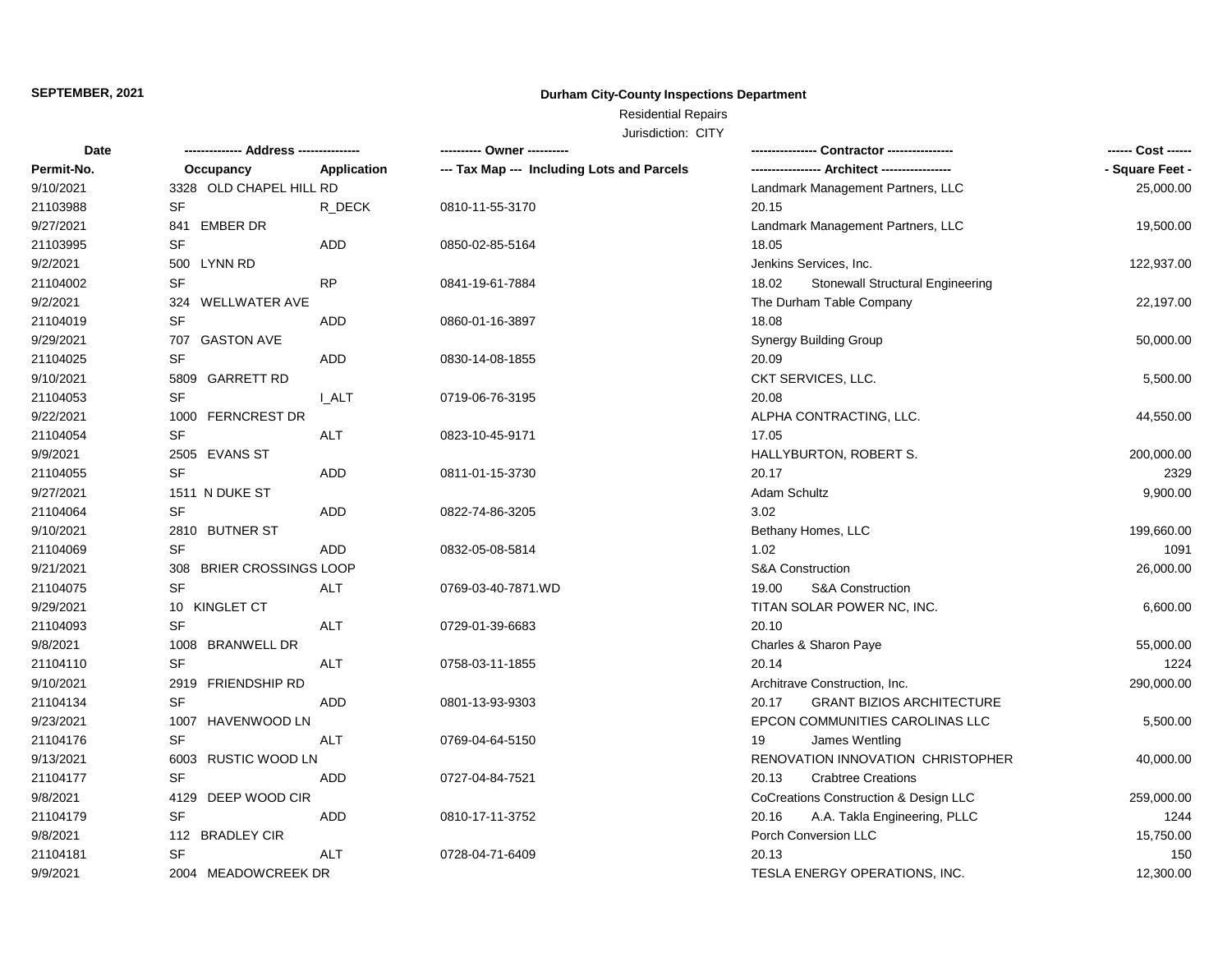## **Durham City-County Inspections Department**

# Residential Repairs

| <b>Date</b> |                         |              |                                            |                                              | ------ Cost ------ |
|-------------|-------------------------|--------------|--------------------------------------------|----------------------------------------------|--------------------|
| Permit-No.  | Occupancy               | Application  | --- Tax Map --- Including Lots and Parcels | --- Architect -------------                  | - Square Feet -    |
| 21104203    | <b>SF</b>               | <b>ALT</b>   | 0813-79-67-2868                            | 17.07                                        |                    |
| 9/30/2021   | 301 E LAWSON ST         |              |                                            | <b>GPS Home Services LLC</b>                 | 80,000.00          |
| 21104208    | <b>SF</b>               | OT           | 0821-20-80-4451                            | 13.03<br>LLG ARCHITECTURE                    |                    |
| 9/2/2021    | 1211 SEDGEFIELD ST      |              |                                            | Production Construction Inc.                 | 194,164.00         |
| 21104232    | SF                      | ADD          | 0822-10-45-5444                            | 3.01                                         |                    |
| 9/2/2021    | 3006 ELGIN ST           |              |                                            | Figma Construction                           | 16,965.00          |
| 21104233    | <b>SF</b>               | ADD          | 0832-05-09-8523                            | 1.02                                         | 204                |
| 9/20/2021   | 814 WYLDEWOOD RD        |              |                                            | CLEMENT CONSTRUCTION COMPANY INC.            | 30,000.00          |
| 21104242    | SF                      | ADD          | 0823-07-58-7049                            | 17.10                                        | 234                |
| 9/2/2021    | 1003 IREDELL ST         |              |                                            | Fortified Solutions, Inc.                    | 30,000.00          |
| 21104246    | <b>SF</b>               | ALT          | 0822-33-39-8692                            | 4.02                                         |                    |
| 9/2/2021    | 3403 DOVER RD           |              |                                            | CQC Home - Custom Quality Carpentry LLC, T/A | 98,716.00          |
| 21104249    | <b>SF</b>               | <b>ADD</b>   | 0810-14-43-5193                            | 20.08                                        | 264                |
| 9/17/2021   | 607 WILDWOOD DR         |              |                                            | TITAN SOLAR POWER NC, INC.                   | 11,100.00          |
| 21104257    | <b>SF</b>               | <b>ALT</b>   | 0824-01-25-5472                            | 16.03                                        |                    |
| 9/17/2021   | 1102 JUDARO LN          |              |                                            | TITAN SOLAR POWER NC, INC.                   | 7,920.00           |
| 21104258    | <b>SF</b>               | <b>ALT</b>   | 0729-94-79-7937                            | 20.25                                        |                    |
| 9/16/2021   | 5004 GAITHERS POINTE DR |              |                                            | TITAN SOLAR POWER NC, INC.                   | 6,480.00           |
| 21104259    | <b>SF</b>               | <b>ALT</b>   | 0729-01-06-6972                            | 20.11                                        |                    |
| 9/2/2021    | 11 SAN RIMINI WAY       |              |                                            | Buildex Pro L.L.C.                           | 168,500.00         |
| 21104260    | <b>SF</b>               | ADD          | 0709-02-89-6586                            | 20.18                                        | 1319               |
| 9/14/2021   | 114 WINDRUSH LN         |              |                                            | TESLA ENERGY OPERATIONS, INC.                | 41,720.00          |
| 21104262    | <b>SF</b>               | ALT          | 0850-03-03-8999                            | 18.05                                        |                    |
| 9/3/2021    | 103 GLENVIEW LN         |              |                                            | JM Decks and Fence LLC.                      | 10,000.00          |
| 21104264    | <b>SF</b>               | R DECK       | 0850-01-05-3536                            | 18.05                                        |                    |
| 9/2/2021    | 3202 ALABAMA AVE        |              |                                            | James Kellerman                              | 5,000.00           |
| 21104266    | <b>SF</b>               | <b>L_ALT</b> | 0823-03-25-0252                            | 17.05                                        | 224                |
| 9/14/2021   | 1113 LADY BANKS DR      |              |                                            | Abiel LLC                                    | 48,427.00          |
| 21104267    | <b>SF</b>               | I ALT        | 0840-02-77-8882                            | 18.04                                        |                    |
| 9/2/2021    | 3729<br>SWARTHMORE RD   |              |                                            | Ram Jack T/A Foundation Solutions, LLC       | 13,850.00          |
| 21104284    | <b>SF</b>               | <b>RP</b>    | 0719-03-34-7549                            | 20.08                                        |                    |
| 9/30/2021   | 6711 SOMERKNOLL DR      |              |                                            | Archadeck of Raleigh Durham                  | 98,009.00          |
| 21104294    | <b>SF</b>               | ADD          | 0728-03-03-0779                            | 20.12                                        | 350                |
| 9/9/2021    | UNDERBRUSH DR<br>1304   |              |                                            | Sigora Solar LLC                             | 16,545.00          |
| 21104299    | <b>SF</b>               | ALT          | 0860-24-47-3606                            | 18.08                                        |                    |
| 9/3/2021    | 2600<br>NEWPORT DR      |              |                                            | <b>Robert Rubow</b>                          | 5,000.00           |
| 21104300    | <b>SF</b>               | R DECK       | 0823-14-33-3801                            | 17.05                                        |                    |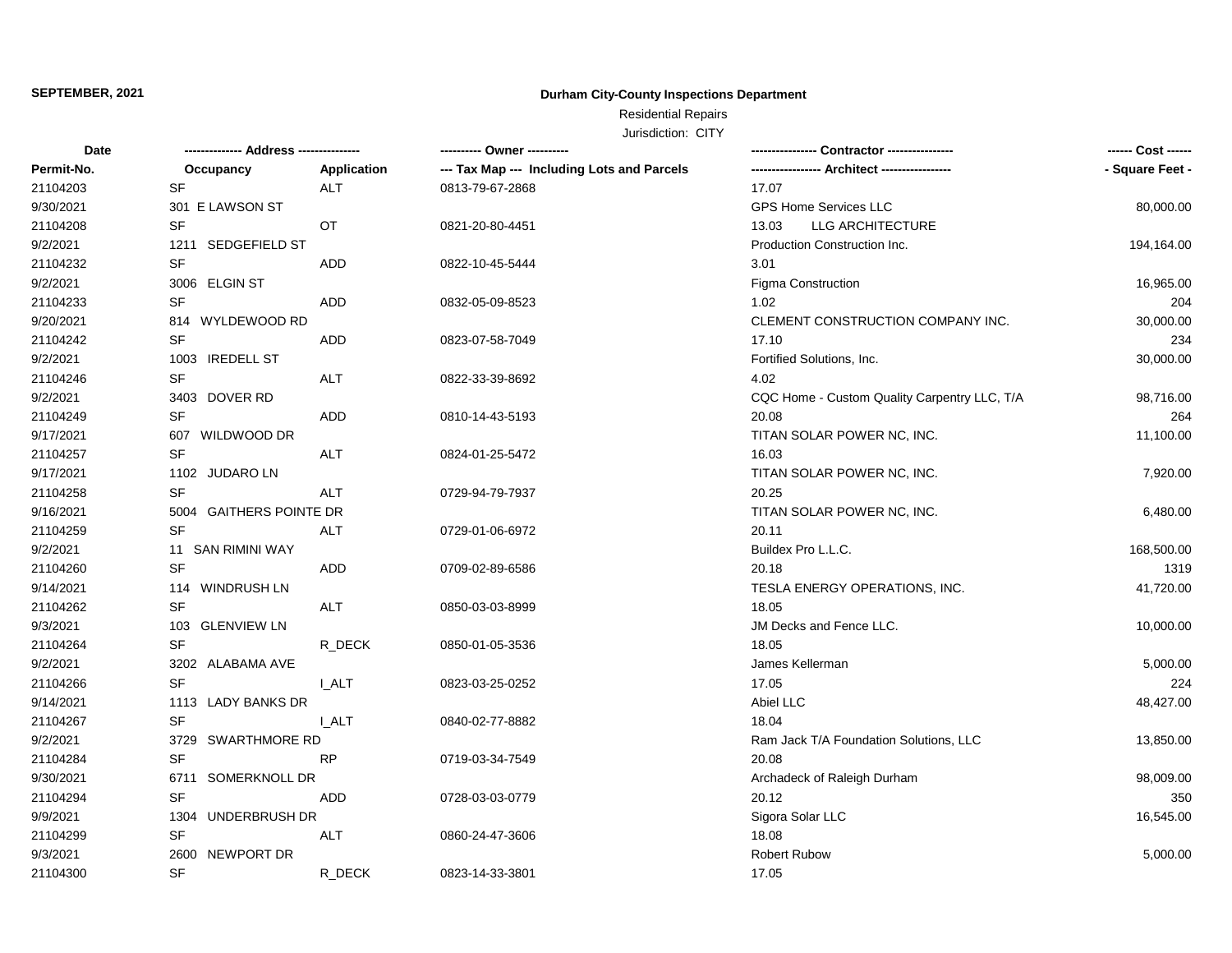## **Durham City-County Inspections Department**

# Residential Repairs

| <b>Date</b> |                    |              | ---------- Owner ----------                |                                               | ------ Cost ------ |
|-------------|--------------------|--------------|--------------------------------------------|-----------------------------------------------|--------------------|
| Permit-No.  | Occupancy          | Application  | --- Tax Map --- Including Lots and Parcels | ----------------- Architect ----------------- | - Square Feet -    |
| 9/27/2021   | 2901 GRETMAR DR    |              |                                            | Roach-Lamburg Roofing                         | 21,400.00          |
| 21104302    | <b>SF</b>          | R_DECK       | 0801-04-83-1175                            | 20.17                                         |                    |
| 9/3/2021    | 2002 ELCOMBE CT    |              |                                            | <b>BIGDREAM BUILDERS LLC</b>                  | 20,000.00          |
| 21104304    | <b>SF</b>          | OT           | 0707-02-69-9725                            | 20.12                                         |                    |
| 9/9/2021    | 217 CISCO ST       |              |                                            | AKR BUILDERS, INC.                            | 8,500.00           |
| 21104305    | SF                 | R_DECK       | 0820-09-25-3608                            | 20.09                                         |                    |
| 9/2/2021    | 3306 MARYWOOD DR   |              |                                            | Matthew and Rachel Kuliani                    | 3,000.00           |
| 21104316    | <b>SF</b>          | R DECK       | 0814-03-32-1495                            | 17.07                                         |                    |
| 9/22/2021   | 15 STALEY PL       |              |                                            | A + HOME MAKEOVERS LLC                        | 19,889.00          |
| 21104318    | SF                 | ADD          | 0813-20-71-5043                            | 17.05<br>Wagoner Drafting and Design          | 224                |
| 9/17/2021   | 1026 BACON ST      |              |                                            | 365 Solar Energy                              | 15,264.00          |
| 21104323    | <b>SF</b>          | <b>ALT</b>   | 0830-06-38-8024                            | 14                                            |                    |
| 9/13/2021   | 808 DOWD ST        |              |                                            | 962 Properties, LLC                           | 100,000.00         |
| 21104327    | <b>SF</b>          | <b>ALT</b>   | 0831-06-38-6988                            | 9                                             |                    |
| 9/1/2021    | 2208 ENGLEWOOD AVE |              |                                            | Project 9 Designs L.L.C.                      | 45,800.00          |
| 21104328    | SF                 | ALT          | 0822-13-14-1758                            | 4.01                                          |                    |
| 9/13/2021   | 905 SCOUT DR       |              |                                            | ABSOLUTE CONSTRUCTION GROUP, LLC.             | 85,000.00          |
| 21104341    | <b>SF</b>          | <b>ALT</b>   | 0821-16-83-1643                            | 12.01                                         |                    |
| 9/7/2021    | 17 PENNINGTON PL   |              |                                            | <b>GEORGE F LITTLEWOOD</b>                    | 15,000.00          |
| 21104342    | <b>SF</b>          | <b>ALT</b>   | 0810-14-44-4235                            | 20.15                                         | 288                |
| 9/3/2021    | 701 LYON TREE LN   |              |                                            | <b>GREGORY ALAN PALMER</b>                    | 32,371.00          |
| 21104344    | SF                 | <b>I_ALT</b> | 0727-03-33-6932                            | 20.12                                         |                    |
| 9/2/2021    | 4045 KELLY DR      |              |                                            | VALUE BUILDING SERVICES, INC.                 | 75,000.00          |
| 21104348    | <b>SF</b>          | <b>I_ALT</b> | 0709-02-86-5754                            | 20.18                                         |                    |
| 9/2/2021    | 6420 CHANTRY CT    |              |                                            | TITAN SOLAR POWER NC, INC.                    | 13,320.00          |
| 21104349    | <b>SF</b>          | <b>ALT</b>   | 0769-45-99-3105                            | 19.00                                         |                    |
| 9/3/2021    | 109 W PIEDMONT AVE |              |                                            | TITAN SOLAR POWER NC, INC.                    | 11,100.00          |
| 21104350    | <b>SF</b>          | ALT          | 0821-16-73-9175                            | 12.01                                         |                    |
| 9/2/2021    | 609 OXBORO CIR     |              |                                            | TITAN SOLAR POWER NC, INC.                    | 21,600.00          |
| 21104351    | SF                 | <b>ALT</b>   | 0728-03-14-7136                            | 20.12                                         |                    |
| 9/9/2021    | 2507 GLENDALE AVE  |              |                                            | <b>FAITH WEISKRICH</b>                        | 8,200.00           |
| 21104352    | <b>SF</b>          | OT           | 0822-12-97-2275                            | 1.02                                          |                    |
| 9/14/2021   | 1816 CARNATION DR  |              |                                            | Archadeck of Raleigh Durham                   | 60,900.00          |
| 21104353    | <b>SF</b>          | ADD          | 0759-03-14-6882                            | 18.05                                         |                    |
| 9/2/2021    | 3510 PRESTON AVE   |              |                                            | Avolta Power, Inc.                            | 23,040.00          |
| 21104356    | <b>SF</b>          | ALT          | 0823-13-14-7159                            | 17.05                                         |                    |
| 9/2/2021    | 1212 PARK AVE      |              |                                            | Rolman Gomez                                  | 10,000.00          |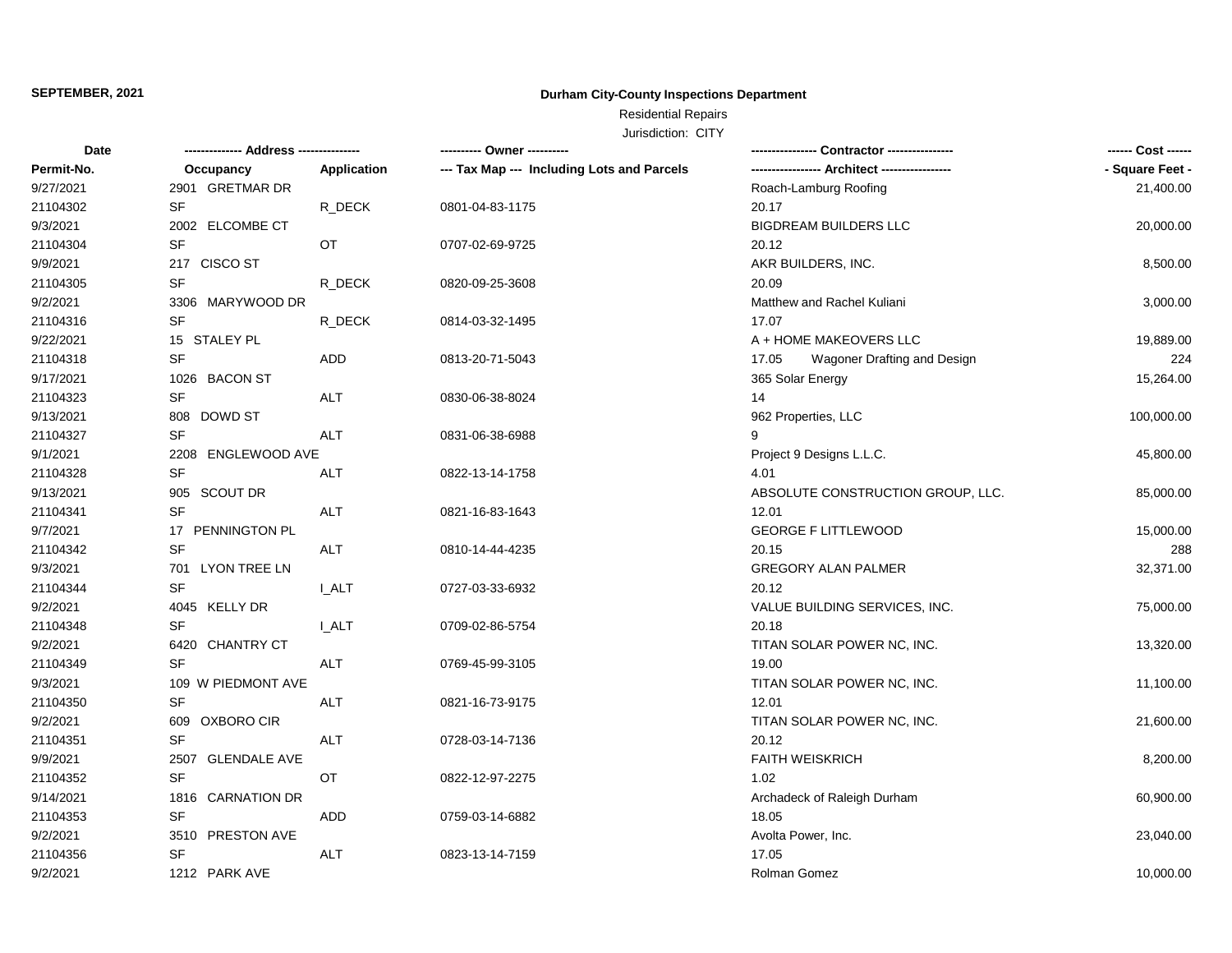## **Durham City-County Inspections Department**

# Residential Repairs

| Date       | -------------- Address --------------- |              |                                            | - Contractor ----------------               | ------ Cost ------ |
|------------|----------------------------------------|--------------|--------------------------------------------|---------------------------------------------|--------------------|
| Permit-No. | Occupancy                              | Application  | --- Tax Map --- Including Lots and Parcels | ---------------- Architect ---------------- | - Square Feet -    |
| 21104357   | <b>SF</b>                              | <b>ALT</b>   | 0831-07-68-5374                            | 10.02                                       | 1558               |
| 9/9/2021   | 806 NORTH ST                           |              |                                            | Old North State Landscape Development, Inc. | 55,000.00          |
| 21104359   | <b>SF</b>                              | OT.          | 0831-05-09-3810                            | 8.02                                        |                    |
| 9/15/2021  | 5301<br><b>FAYETTEVILLE RD</b>         |              |                                            | Power Home Solar LLC                        | 106,680.00         |
| 21104361   | <b>SF</b>                              | <b>ALT</b>   | 0729-03-42-0642                            | 20.10                                       |                    |
| 9/21/2021  | 3830<br>GARRETT RD                     |              |                                            | MICHAEL BARRISKILL                          | 5,000.00           |
| 21104363   | <b>SF</b>                              | OT           | 0800-02-67-7524                            | 20.17                                       |                    |
| 9/3/2021   | 5 HOPEWELL DR                          |              |                                            | Avolta Power, Inc.                          | 13,920.00          |
| 21104369   | <b>SF</b>                              | <b>ALT</b>   | 0801-04-70-0371                            | 20.17                                       |                    |
| 9/3/2021   | 10 PARADISE PL                         |              |                                            | Claris, Inc.                                | 79,000.00          |
| 21104371   | <b>SF</b>                              | <b>ALT</b>   | 0810-06-29-8584                            | 20.17<br>SOLIDEO DESIGN STUDIO              |                    |
| 9/10/2021  | 3730 APPLING WAY                       |              |                                            | CM Renovations & More Inc.                  | 19,000.00          |
| 21104376   | <b>SF</b>                              | ADD          | 0759-03-44-1042                            | 18.05                                       | 144                |
| 9/3/2021   | 3919 SWARTHMORE RD                     |              |                                            | Turnlight Partners Ltd.                     | 24,390.00          |
| 21104382   | <b>SF</b>                              | <b>I_ALT</b> | 0719-03-24-0900                            | 20.08                                       |                    |
| 9/9/2021   | 2422 W CLUB BLVD                       |              |                                            | Crabtree Spaces, LLC, G                     | 40,000.00          |
| 21104383   | <b>SF</b>                              | ALT          | 0812-95-55-8025                            | 4.01                                        |                    |
| 9/9/2021   | 809 COLONIAL ST                        |              |                                            | James Compton                               | 79,000.00          |
| 21104388   | <b>SF</b>                              | <b>L_ALT</b> | 0832-14-32-9793                            | 2                                           |                    |
| 9/3/2021   | 1704 GREAT BEND DR                     |              |                                            | Avolta Power, Inc.                          | 6,032.00           |
| 21104389   | <b>SF</b>                              | ALT          | 0842-01-46-0649                            | 18.01                                       |                    |
| 9/10/2021  | 4022 BOOKER AVE                        |              |                                            | <b>HDQ ENTERPRISES</b>                      | 1,700.00           |
| 21104393   | <b>SF</b>                              | <b>RP</b>    | 0729-02-79-9937                            | 20.10<br>AA Takla Engineering PLLC          |                    |
| 9/7/2021   | 4 BENTWOOD PL                          |              |                                            | Palmetto Solar, LLC                         | 28,170.00          |
| 21104397   | <b>SF</b>                              | <b>ALT</b>   | 0851-01-16-0429                            | 18.04                                       |                    |
| 9/15/2021  | <b>BROOMFIELD TER</b><br>3428          |              |                                            | Neil McManus                                | 10,000.00          |
| 21104404   | <b>SF</b>                              | OT           | 0812-07-69-3865                            | 17.05                                       |                    |
| 9/7/2021   | <b>CONOVER RD</b><br>628               |              |                                            | Blue Raven Solar LLC                        | 14,176.00          |
| 21104411   | <b>SF</b>                              | <b>ALT</b>   | 0860-01-27-6737                            | 18.05                                       |                    |
| 9/7/2021   | 710 ARDMORE DR                         |              |                                            | 8MSolar LLC                                 | 20,424.00          |
| 21104415   | <b>SF</b>                              | <b>ALT</b>   | 0820-18-31-1271                            | 20.09                                       |                    |
| 9/10/2021  | 601 E CLUB BLVD                        |              |                                            | Holcomb Demolition, Inc., Cecil             | 1,000.00           |
| 21104417   | <b>SF</b>                              | <b>DEM</b>   | 0832-10-46-2663                            | 1.01                                        |                    |
| 9/7/2021   | 1406 VIRGINIA AVE                      |              |                                            | Pinam Construction, Inc.                    | 19,739.00          |
| 21104418   | <b>SF</b>                              | RP           | 0822-09-06-9362                            | 4.01                                        |                    |
| 9/10/2021  | 1118 N DUKE ST                         |              |                                            | FOUNDATION XPERTS, LLC                      | 19,150.00          |
| 21104420   | <b>SF</b>                              | <b>RP</b>    | 0822-16-82-0837                            | 3.02                                        |                    |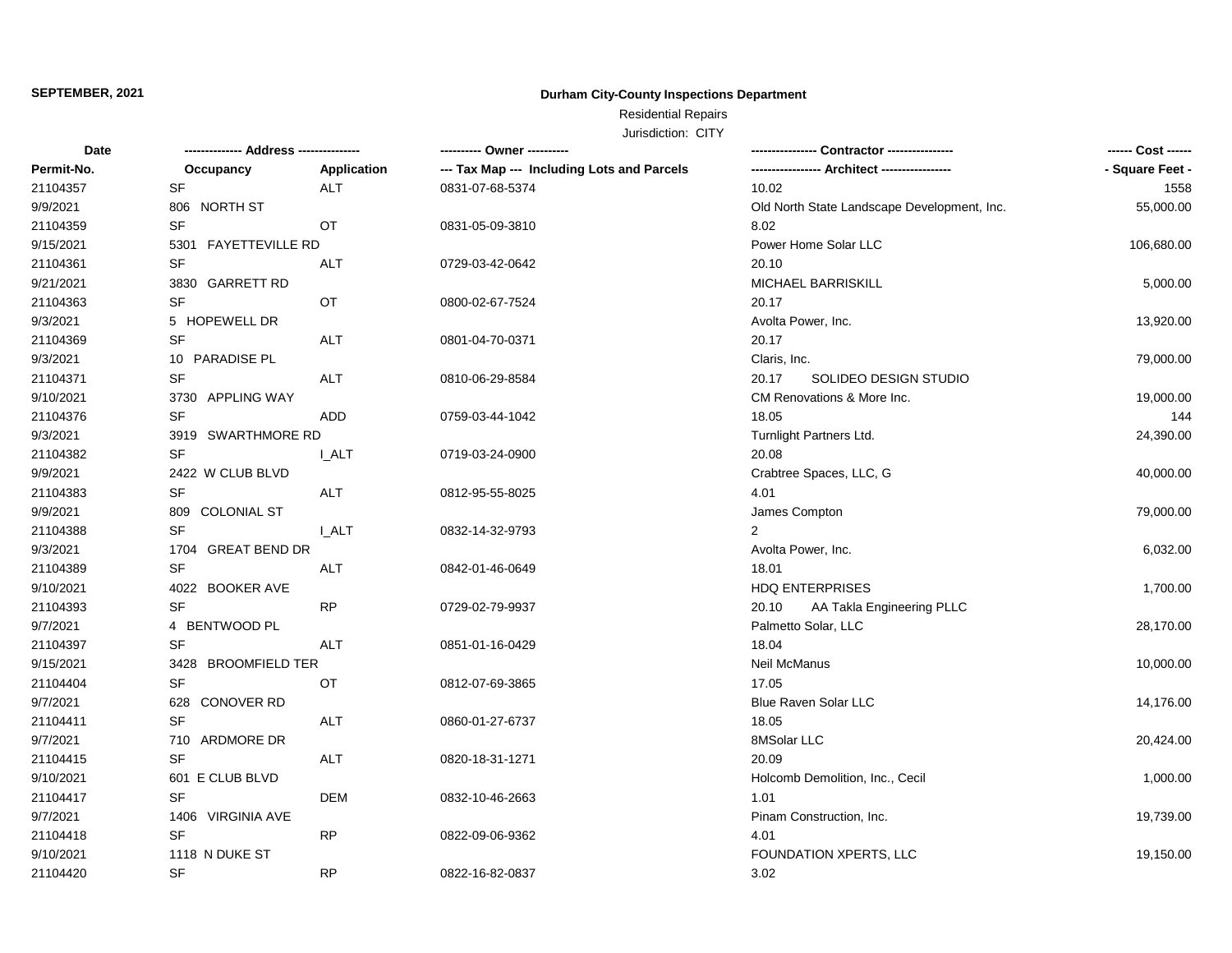## **Durham City-County Inspections Department**

# Residential Repairs

| <b>Date</b> |                      |             | ---------- Owner ----------                |                                          | ------ Cost ------ |
|-------------|----------------------|-------------|--------------------------------------------|------------------------------------------|--------------------|
| Permit-No.  | Occupancy            | Application | --- Tax Map --- Including Lots and Parcels |                                          | - Square Feet -    |
| 9/9/2021    | 3306 CEDARBIRD WAY   |             |                                            | TITAN SOLAR POWER NC, INC.               | 11,840.00          |
| 21104421    | <b>SF</b>            | ALT         | 0800-68-65-6383                            | 20.17                                    |                    |
| 9/9/2021    | 1210 N ROXBORO ST    |             |                                            | TITAN SOLAR POWER NC, INC.               | 15,000.00          |
| 21104422    | SF                   | ALT         | 0832-17-10-7389                            | 2                                        |                    |
| 9/7/2021    | 216 BELLA ROSE DR    |             |                                            | <b>Blue Raven Solar LLC</b>              | 27,337.00          |
| 21104430    | <b>SF</b>            | <b>ALT</b>  | 0707-27-24-4793                            | 20.12                                    |                    |
| 9/14/2021   | 1209 TALBOT PL       |             |                                            | <b>Blue Raven Solar LLC</b>              | 17,212.00          |
| 21104431    | <b>SF</b>            | <b>ALT</b>  | 0840-03-20-1182                            | 18.09                                    |                    |
| 9/7/2021    | 5012 LINDEN OAKS AVE |             |                                            | <b>Blue Raven Solar LLC</b>              | 23,287.00          |
| 21104432    | <b>SF</b>            | <b>ALT</b>  | 0729-01-06-0551                            | 20.11                                    |                    |
| 9/9/2021    | 821 N BUCHANAN BLVD  |             |                                            | Design Works Construction LLC            | 25,000.00          |
| 21104437    | <b>SF</b>            | I ALT       | 0822-15-52-8967                            | 3.01<br>Miles O'Neill                    |                    |
| 9/9/2021    | 821 N BUCHANAN BLVD  |             |                                            | Design Works Construction LLC            | 25,000.00          |
| 21104438    | <b>SF</b>            | I ALT       | 0822-15-52-8967                            | Miles O'Neill<br>3.01                    |                    |
| 9/14/2021   | 3104 CHELMSFORD DR   |             |                                            | A.G. BUILDERS                            | 222,050.00         |
| 21104455    | SF                   | ADD         | 0801-04-65-1015                            | 20.17                                    |                    |
| 9/22/2021   | 4900 BRIDGEWOOD DR   |             |                                            | Solid Builders                           | 10,000.00          |
| 21104456    | <b>SF</b>            | R DECK      | 0719-02-85-6363                            | Solid Builders<br>20.11                  |                    |
| 9/9/2021    | 8 WINDFLOWER PL      |             |                                            | Freys Building & Remodeling Company      | 18,150.00          |
| 21104462    | <b>SF</b>            | I ALT       | 0813-16-73-5374                            | 17.07                                    |                    |
| 9/24/2021   | 1309 HUDSON AVE      |             |                                            | <b>LGK Contractors LLC</b>               | 413,000.00         |
| 21104464    | R <sub>2</sub>       | <b>RP</b>   | 0822-11-57-8465.000                        | 1.02<br>Jonathan Wolk                    | 7080               |
| 9/24/2021   | 1016 BOOKMARK TRL    |             |                                            | Decks Plus                               | 24,200.00          |
| 21104465    | <b>SF</b>            | ADD         | 0758-03-13-9281                            | 20.14                                    | 119                |
| 9/21/2021   | 3602 CEDARBIRD WAY   |             |                                            | T. WALKER ROBINSON                       | 16,000.00          |
| 21104470    | <b>SF</b>            | ОT          | 0800-79-04-3648                            | 20.17                                    |                    |
| 9/15/2021   | 6 HAMPSHIRE CT       |             |                                            | JM Decks and Fence LLC.                  | 15,000.00          |
| 21104471    | <b>SF</b>            | R_DECK      | 0718-02-78-2012                            | 20.11                                    | 567                |
| 9/15/2021   | 4011 WESTFIELD DR    |             |                                            | POWER LIFT FOUNDATION REPAIR - T/A BOLIN | 5,400.00           |
| 21104472    | <b>SF</b>            | <b>RP</b>   | 0812-03-04-6913                            | 17.06                                    |                    |
| 9/15/2021   | 3 HANSKA CT          |             |                                            | Lanier Building Company, Inc.            | 6,000.00           |
| 21104473    | <b>SF</b>            | R DECK      | 0729-03-40-1855                            | 20.12                                    | 250                |
| 9/10/2021   | 1302 GRANGERFORD CT  |             |                                            | Blue Raven Solar LLC                     | 23,760.00          |
| 21104474    | <b>SF</b>            | ALT         | 0748-84-55-8034                            | 20.28                                    |                    |
| 9/10/2021   | 2401 N ROXBORO ST    |             |                                            | Turnlight Partners Ltd.                  | 6,150.00           |
| 21104476    | SF                   | ALT         | 0832-09-26-4420                            | 1.01                                     |                    |
| 9/15/2021   | 8008 CHATSWORTH WAY  |             |                                            | Sierra Structures, Inc.                  | 32,491.00          |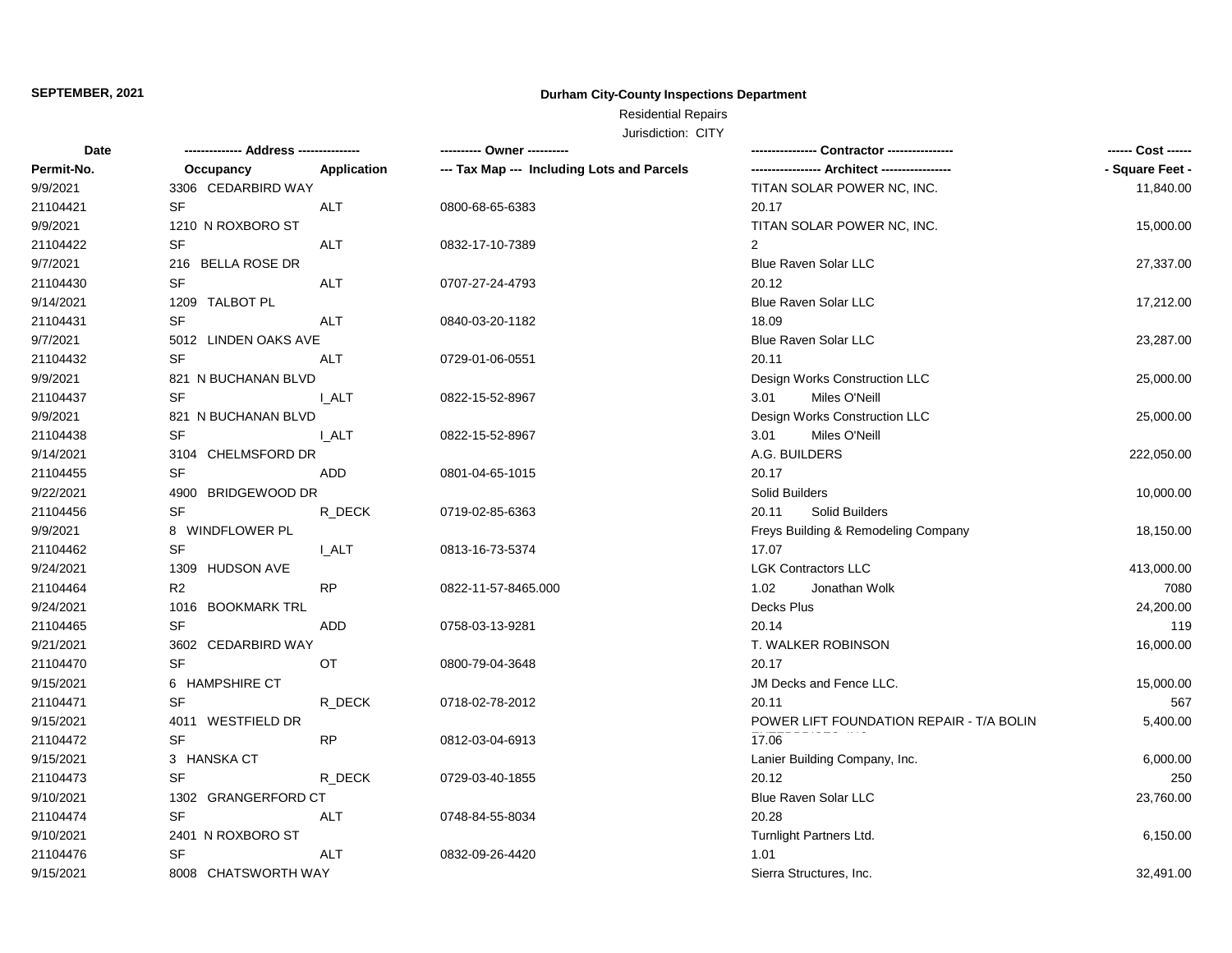## **Durham City-County Inspections Department**

Residential Repairs

| <b>Date</b> | -------------- Address -------------- |              | ---------- Owner ----------                |                                              | ------ Cost ------ |
|-------------|---------------------------------------|--------------|--------------------------------------------|----------------------------------------------|--------------------|
| Permit-No.  | Occupancy                             | Application  | --- Tax Map --- Including Lots and Parcels |                                              | - Square Feet -    |
| 21104488    | SF                                    | ADD.         | 0718-03-21-8970                            | 20.12                                        | 127                |
| 9/10/2021   | 4211 SWARTHMORE RD                    |              |                                            | <b>Build Moore Exteriors, LLC</b>            | 98,123.00          |
| 21104489    | <b>SF</b>                             | I ALT        | 0709-04-94-8261                            | 20.18                                        |                    |
| 9/13/2021   | 4115 EDENTON LN                       |              |                                            | CQC Home - Custom Quality Carpentry LLC, T/A | 298,107.00         |
| 21104493    | <b>SF</b>                             | <b>ALT</b>   | 0709-04-84-3826                            | 20.18                                        |                    |
| 9/17/2021   | 1007 CAMDEN AVE                       |              |                                            | SOUTHERN ENERGY MANAGEMENT, INC              | 16,911.00          |
| 21104495    | <b>SF</b>                             | ALT          | 0832-14-43-6303                            | 2                                            |                    |
| 9/10/2021   | 1219 BENT WILLOW DR                   |              |                                            | Blue Raven Solar LLC                         | 9,720.00           |
| 21104500    | <b>SF</b>                             | ALT          | 0833-01-49-4374                            | 17.09                                        |                    |
| 9/17/2021   | 1040 GASTON MANOR DR                  |              |                                            | HARLAND WINDOWS & SIDING                     | 28,500.00          |
| 21104512    | <b>SF</b>                             | ADD          | 0769-03-42-7844                            | 19                                           |                    |
| 9/23/2021   | 306 ASHBURN LN                        |              |                                            | JAYSTAFF LLC, T/A EXCEL CUSTOM HOMES &       | 29,000.00          |
| 21104523    | <b>SF</b>                             | ADD          | 0860-01-09-7018                            | 18.05                                        |                    |
| 9/14/2021   | 121 PINECREST RD                      |              |                                            | DAVID HARMAN RICHARDSON                      | 52,800.00          |
| 21104530    | <b>SF</b>                             | I ALT        | 0811-20-81-2904                            |                                              |                    |
| 9/15/2021   | 915 MIDWAY AVE                        |              |                                            | FREEDOM FOREVER NORTH CAROLINA, LLC          | 37,030.07          |
| 21104531    | <b>SF</b>                             | ALT          | 0840-09-26-0638                            | 18.02                                        |                    |
| 9/14/2021   | 5207 GREYFIELD BLVD                   |              |                                            | TITAN SOLAR POWER NC, INC.                   | 6,660.00           |
| 21104541    | <b>SF</b>                             | ALT          | 0729-01-05-8604                            | 20.11                                        |                    |
| 9/14/2021   | 2152 SCARLET SAGE DR                  |              |                                            | <b>NC Solar Now</b>                          | 9,998.00           |
| 21104547    | <b>SF</b>                             | <b>ALT</b>   | 0852-04-54-6704                            | 18.04                                        |                    |
| 9/16/2021   | 900 OAKLAND AVE                       |              |                                            | LEGACY BUILDING CO., LLC                     | 1,000.00           |
| 21104548    | DP                                    | DEM          | 0822-13-13-0349                            | 4.02                                         | 1612               |
| 9/21/2021   | 9 PINESTRAW WAY                       |              |                                            | American Veteran Assembly, LLC               | 28,000.00          |
| 21104560    | <b>SF</b>                             | ALT          | 0728-01-49-2298                            | 20.12                                        | 442                |
| 9/15/2021   | 1010 GREEN ST                         |              |                                            | W. D. OSBORNE GENERAL CONTRACTOR, INC.       | 209,000.00         |
| 21104563    | <b>SF</b>                             | <b>I_ALT</b> | 0822-15-63-8086                            | Carrie Moore Interior Design, LLC<br>3.02    |                    |
| 9/28/2021   | 6137 LAKEFRONT ST                     |              |                                            | TESLA ENERGY OPERATIONS, INC.                | 24,110.00          |
| 21104564    | <b>SF</b>                             | <b>ALT</b>   | 0749-84-61-3220                            | 18.05                                        |                    |
| 9/21/2021   | <b>HARKNESS CIR</b><br>308            |              |                                            | YES SOLAR SOLUTIONS - CATE ASSOCIATES,       | 17,520.00          |
| 21104566    | <b>SF</b>                             | ALT          | 0801-03-41-8556                            | 20.17                                        |                    |
| 9/17/2021   | 3829 REGENT RD                        |              |                                            | VILLAGE BLDG CO INC.                         | 200,000.00         |
| 21104569    | <b>SF</b>                             | <b>ALT</b>   | 0719-01-17-6110                            | Hutch Johnson<br>20.08                       |                    |
| 9/29/2021   | 1803 SOUTHGATE ST                     |              |                                            | Holcomb Demolition, Inc., Cecil              | 1,000.00           |
| 21104570    | <b>SF</b>                             | <b>DEM</b>   | 0831-11-55-6429                            | 10.01                                        |                    |
| 9/15/2021   | 4016 GRACEVIEW WAY                    |              |                                            | THE SOLUTIONS GROUP INC.                     | 11,500.00          |
| 21104571    | <b>SF</b>                             | <b>RP</b>    | 0803-02-76-3577                            | 17.07                                        |                    |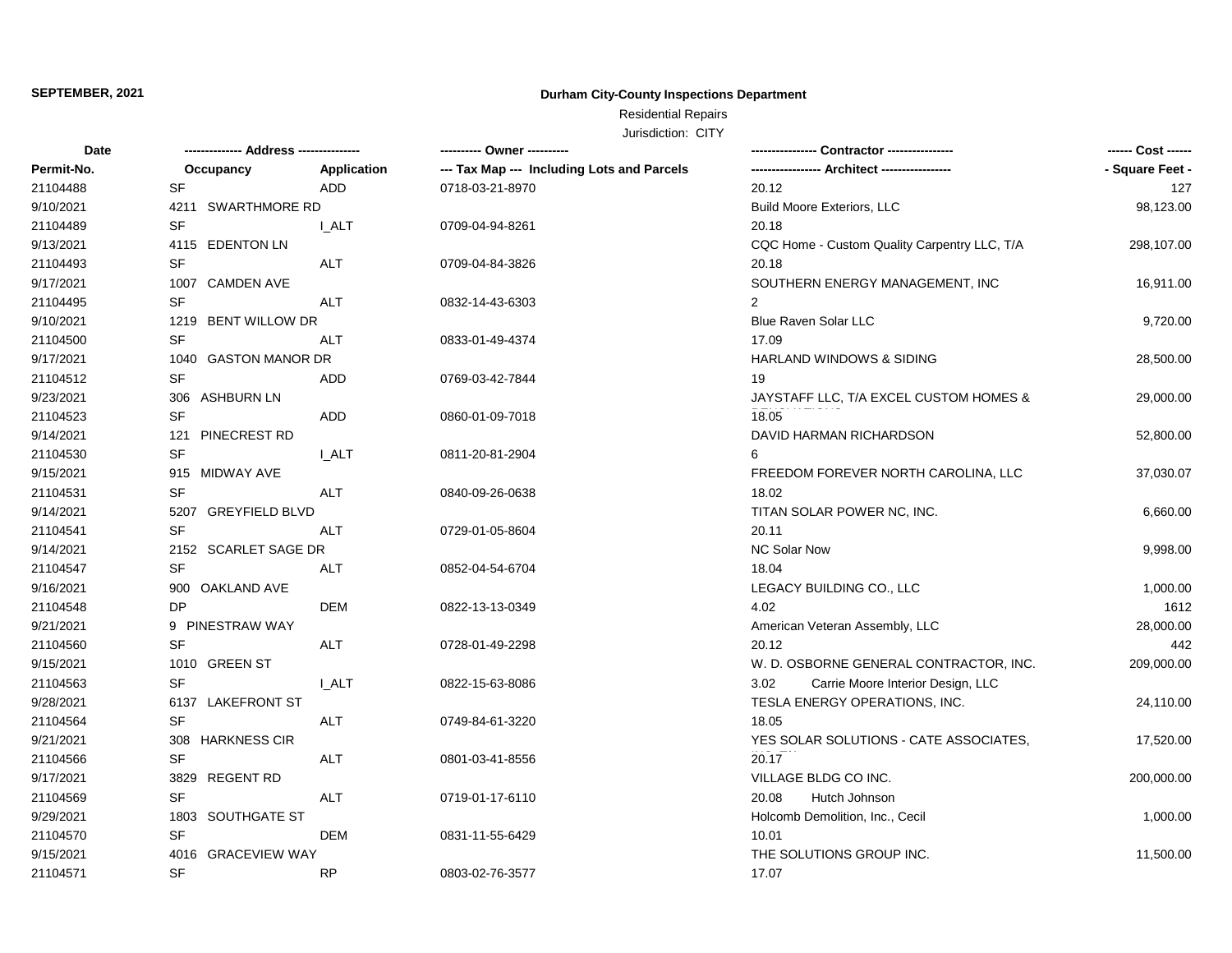## **Durham City-County Inspections Department**

# Residential Repairs

| Date       |                     |              | ---------- Owner ----------                |                                          | ------ Cost ------ |
|------------|---------------------|--------------|--------------------------------------------|------------------------------------------|--------------------|
| Permit-No. | Occupancy           | Application  | --- Tax Map --- Including Lots and Parcels |                                          | - Square Feet -    |
| 9/15/2021  | 423 WALTON ST       |              |                                            | Blue Raven Solar LLC                     | 16,200.00          |
| 21104572   | <b>SF</b>           | ALT          | 0841-19-52-5315                            | 18.02                                    |                    |
| 9/21/2021  | 1433 ACADIA ST      |              |                                            | <b>BH Renovations LLC</b>                | 2,000.00           |
| 21104574   | <b>SF</b>           | R DECK       | 0832-13-13-0955                            | 02.00                                    |                    |
| 9/15/2021  | 5201 SHADY BLUFF ST |              |                                            | <b>Cornerstone Foundation Repair</b>     | 5,200.00           |
| 21104583   | SF                  | <b>RP</b>    | 0824-93-05-5641                            | 17.08                                    |                    |
| 9/16/2021  | 5809 SANDSTONE DR   |              |                                            | Groundworks North Carolina, LLC          | 14,439.00          |
| 21104590   | <b>SF</b>           | <b>RP</b>    | 0728-02-79-4555                            | 20.14                                    |                    |
| 9/16/2021  | 116 COLLEGE AVE     |              |                                            | POWER LIFT FOUNDATION REPAIR - T/A BOLIN | 8,000.00           |
| 21104591   | SF                  | <b>RP</b>    | 0717-01-36-5794                            | 20.12                                    |                    |
| 9/17/2021  | 4020 SHOCCOREE DR   |              |                                            | Holcomb Demolition, Inc., Cecil          | 2,000.00           |
| 21104596   | <b>SF</b>           | <b>DEM</b>   | 0813-03-20-3919                            | 17.07                                    | 3402               |
| 9/22/2021  | 911 WASHINGTON ST   |              |                                            | OLIVE AND SAGE CUSTOM BUILDING LLC       | 26,848.00          |
| 21104597   | <b>SF</b>           | ADD          | 0822-20-91-0250                            | <b>Thane Maxwell</b><br>$\overline{2}$   |                    |
| 9/16/2021  | 2614 CEDAR CREEK DR |              |                                            | Rachel Schmidt                           | 19,500.00          |
| 21104598   | <b>SF</b>           | I ALT        | 0803-03-43-5610                            | 17.07<br><b>Rachel Schmidt</b>           |                    |
| 9/17/2021  | 1016 ONSLOW ST      |              |                                            | Pinam Construction, Inc.                 | 20,368.00          |
| 21104603   | <b>SF</b>           | <b>RP</b>    | 0822-15-54-4107                            | 3.01                                     |                    |
| 9/20/2021  | 1603 PIPERWOOD CT   |              |                                            | <b>Blue Raven Solar LLC</b>              | 8,640.00           |
| 21104616   | <b>SF</b>           | ALT          | 0727-02-75-7652                            | 20.13                                    |                    |
| 9/17/2021  | 2128 SPRUNT AVE     |              |                                            | DAVID WOODMANSEE                         | 36,000.00          |
| 21104632   | <b>SF</b>           | I ALT        | 0822-09-16-4858                            | DAVID WOODMANSEE<br>4.01                 |                    |
| 9/27/2021  | 2329 GLENDALE AVE   |              |                                            | Dreps Construction, LLC, Matt            | 40,000.00          |
| 21104634   | <b>SF</b>           | ADD          | 0832-09-06-1720                            | 1.02                                     |                    |
| 9/23/2021  | 111 HILLSIDE AVE    |              |                                            | SOUTHERN ENERGY MANAGEMENT, INC          | 15,533.00          |
| 21104652   | <b>SF</b>           | <b>ALT</b>   | 0821-16-84-4165                            | 12.01                                    |                    |
| 9/20/2021  | 5 ADLER CT          |              |                                            | Mark A. Romano, Jr.                      | 9,840.00           |
| 21104666   | <b>SF</b>           | <b>ALT</b>   | 0841-02-98-4815                            | 18.02                                    |                    |
| 9/30/2021  | 2 LOCH NESS CT      |              |                                            | Production Construction Inc.             | 28,143.40          |
| 21104683   | <b>SF</b>           | <b>I_ALT</b> | 0801-03-44-7238                            | 20.17                                    |                    |
| 9/17/2021  | 125 NEWELL ST       |              |                                            | <b>Triangle Reconstruction</b>           | 12,200.00          |
| 21104692   | <b>SF</b>           | <b>RP</b>    | 0812-18-41-2814                            | 15.02<br>Giles & Flythe Engineers        |                    |
| 9/23/2021  | 3719 FOXWOOD PL     |              |                                            | CHRISTOPHER ROSETTE                      | 27,500.00          |
| 21104697   | <b>SF</b>           | ADD          | 0813-03-34-8647                            | 17.07                                    | 240                |
| 9/23/2021  | 1206 MARTRY RD      |              |                                            | Blue Raven Solar LLC                     | 11,880.00          |
| 21104703   | <b>SF</b>           | ALT          | 0717-88-75-6420                            | 20.20                                    |                    |
| 9/21/2021  | 921 E RAMSEUR ST    |              |                                            | Mark A. Romano, Jr.                      | 10,660.00          |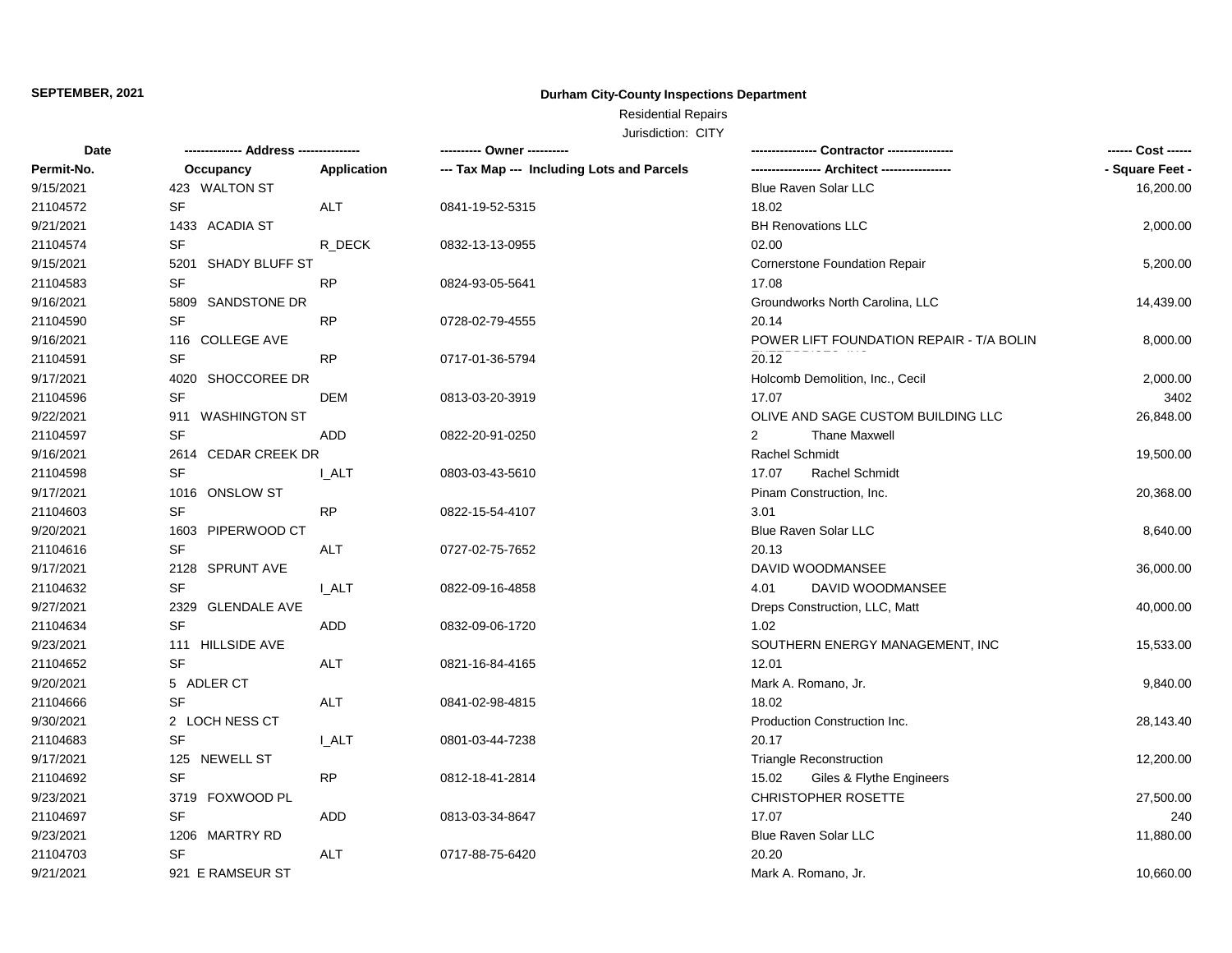## **Durham City-County Inspections Department**

# Residential Repairs

| <b>Date</b> |                                |              | ---------- Owner ----------                |                                                  | ------ Cost ------ |
|-------------|--------------------------------|--------------|--------------------------------------------|--------------------------------------------------|--------------------|
| Permit-No.  | Occupancy                      | Application  | --- Tax Map --- Including Lots and Parcels |                                                  | - Square Feet -    |
| 21104704    | <b>SF</b>                      | <b>ALT</b>   | 0831-13-14-7013                            | 11                                               |                    |
| 9/22/2021   | 1911 STREBOR ST                |              |                                            | Palmetto Solar, LLC                              | 27,989.00          |
| 21104706    | <b>SF</b>                      | <b>ALT</b>   | 0823-18-40-3204                            | 17.05                                            |                    |
| 9/23/2021   | 739 WELLINGHAM DR              |              |                                            | <b>JASON JONES</b>                               | 12,000.00          |
| 21104707    | <b>SF</b>                      | R_DECK       | 0728-03-13-2724                            | 20.12                                            |                    |
| 9/23/2021   | 1026 GLORIA AVE                |              |                                            | Jeff Wiggins                                     | 12,000.00          |
| 21104714    | <b>SF</b>                      | R_DECK       | 0822-19-60-4276                            | 3.02                                             |                    |
| 9/23/2021   | 1026 GLORIA AVE                |              |                                            | Jeff Wiggins                                     | 19,000.00          |
| 21104719    | <b>SF</b>                      | R_DECK       | 0822-19-60-4276                            | 3.02                                             |                    |
| 9/24/2021   | 102 N BENJAMINE ST             |              |                                            | 365 Solar Energy                                 | 14,704.00          |
| 21104734    | <b>SF</b>                      | ALT          | 0831-16-84-9187                            | 10.02                                            |                    |
| 9/27/2021   | 238 ASHTON GLN                 |              |                                            | TBC Roofing, LLC, T/A; Triangle Building Company | 30,000.00          |
| 21104738    | <b>SF</b>                      | <b>ALT</b>   | 0850-03-03-4797                            | 18.05                                            |                    |
| 9/27/2021   | 2704 SHAFTSBURY ST             |              |                                            | FOUNDATION XPERTS, LLC                           | 1,000.00           |
| 21104757    | <b>SF</b>                      | <b>RP</b>    | 0823-19-62-0254                            | 17.05                                            |                    |
| 9/29/2021   | 1202 GRANDOVER DR              |              |                                            | Roger Whelan                                     | 3,000.00           |
| 21104759    | <b>SF</b>                      | OT           | 0727-01-48-3067                            | 20.12                                            |                    |
| 9/27/2021   | 2508 THORNE ST                 |              |                                            | James Compton                                    | 28,450.00          |
| 21104768    | <b>SF</b>                      | <b>L_ALT</b> | 0832-10-47-1098                            | 1.01                                             |                    |
| 9/27/2021   | 1108 CRESCENT MOON CT          |              |                                            | TITAN SOLAR POWER NC, INC.                       | 19,980.00          |
| 21104770    | <b>SF</b>                      | <b>ALT</b>   | 0813-01-36-0912                            | 17.07                                            |                    |
| 9/28/2021   | 311 OXFORDSHIRE LN             |              |                                            | CoCreations Construction & Design LLC            | 141,360.00         |
| 21104773    | <b>SF</b>                      | <b>L_ALT</b> | 0708-04-61-7259                            | 20.12                                            |                    |
| 9/29/2021   | 217 E LAWSON ST                |              |                                            | Fortified Solutions, Inc.                        | 45,000.00          |
| 21104805    | <b>SF</b>                      | <b>ALT</b>   | 0821-20-80-3491                            | 13.03                                            |                    |
| 9/28/2021   | <b>WINDING ARCH DR</b><br>6805 |              |                                            | Power Home Solar LLC                             | 59,556.00          |
| 21104811    | <b>SF</b>                      | ALT          | 0728-03-03-1418                            | 20.12                                            |                    |
| 9/29/2021   | <b>BUFFALO WAY</b><br>1904     |              |                                            | TITAN SOLAR POWER NC, INC.                       | 28,860.00          |
| 21104814    | <b>SF</b>                      | <b>ALT</b>   | 0842-01-36-5755                            | 18.01                                            |                    |
| 9/30/2021   | 2718 SPENCER ST                |              |                                            | Ram Jack T/A Foundation Solutions, LLC           | 42,500.00          |
| 21104830    | <b>SF</b>                      | <b>RP</b>    | 0811-19-52-5040                            | 6                                                |                    |
| 9/29/2021   | 2015 GOLDEN BELT PKWY          |              |                                            | <b>NC Solar Now</b>                              | 32,469.00          |
| 21104836    | <b>SF</b>                      | <b>ALT</b>   | 0850-03-01-6013                            | 18.05                                            |                    |
| 9/30/2021   | 1304 W KNOX ST                 |              |                                            | Ram Jack T/A Foundation Solutions, LLC           | 4,250.00           |
| 21104848    | <b>SF</b>                      | <b>RP</b>    | 0822-15-53-5801                            | 3.01                                             |                    |
| 9/30/2021   | 2402 CYNTHIA DR                |              |                                            | Ram Jack T/A Foundation Solutions, LLC           | 6,000.00           |
| 21104849    | <b>SF</b>                      | <b>RP</b>    | 0842-03-22-7884                            | 18.01                                            |                    |